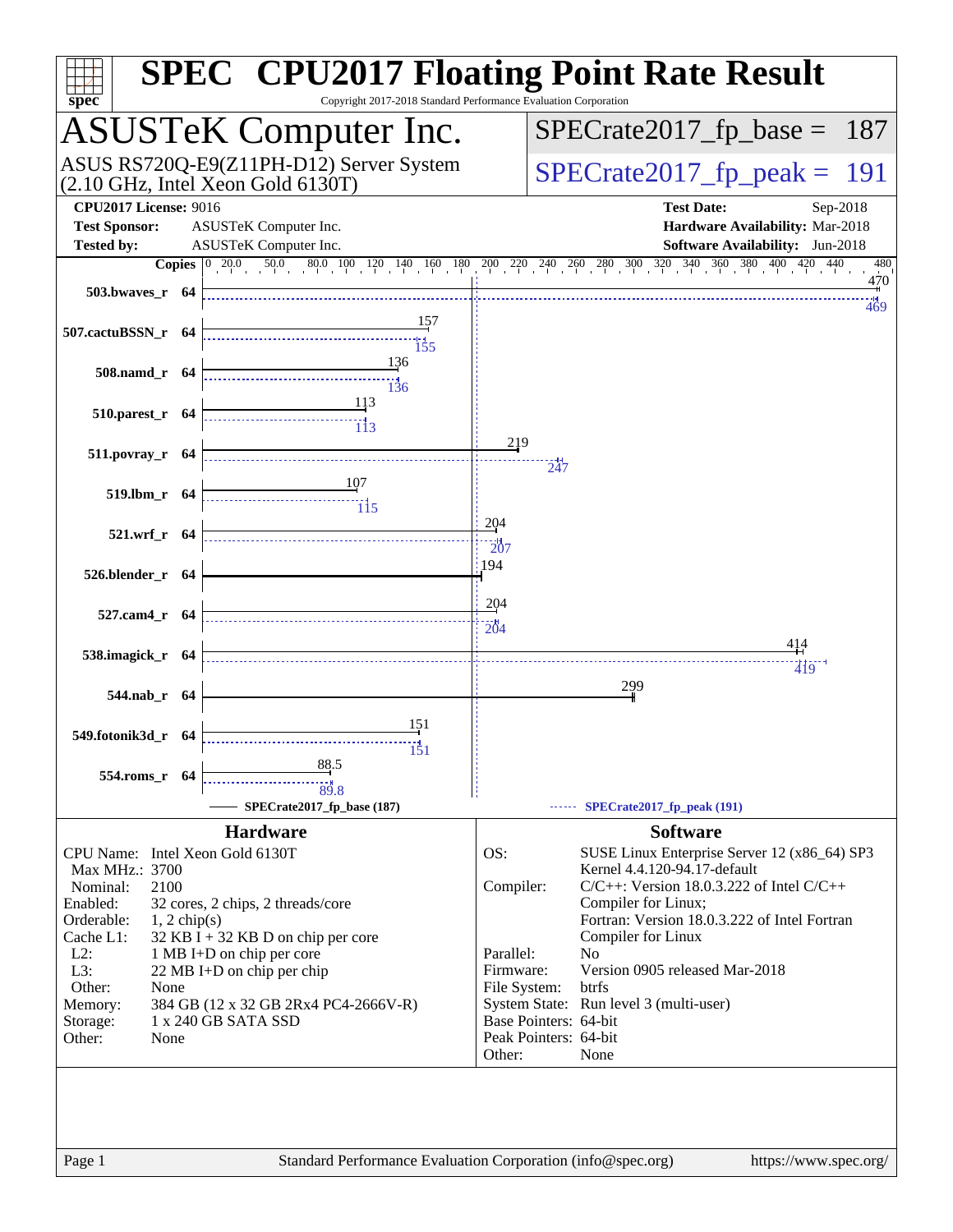

Copyright 2017-2018 Standard Performance Evaluation Corporation

## ASUSTeK Computer Inc.

ASUS RS720Q-E9(Z11PH-D12) Server System  $(2.10 \text{ GHz}, \text{ Intel Xeon Gold } 6130T)$ 

[SPECrate2017\\_fp\\_base =](http://www.spec.org/auto/cpu2017/Docs/result-fields.html#SPECrate2017fpbase) 187

**[Test Sponsor:](http://www.spec.org/auto/cpu2017/Docs/result-fields.html#TestSponsor)** ASUSTeK Computer Inc. **[Hardware Availability:](http://www.spec.org/auto/cpu2017/Docs/result-fields.html#HardwareAvailability)** Mar-2018

**[CPU2017 License:](http://www.spec.org/auto/cpu2017/Docs/result-fields.html#CPU2017License)** 9016 **[Test Date:](http://www.spec.org/auto/cpu2017/Docs/result-fields.html#TestDate)** Sep-2018 **[Tested by:](http://www.spec.org/auto/cpu2017/Docs/result-fields.html#Testedby)** ASUSTeK Computer Inc. **[Software Availability:](http://www.spec.org/auto/cpu2017/Docs/result-fields.html#SoftwareAvailability)** Jun-2018

#### **[Results Table](http://www.spec.org/auto/cpu2017/Docs/result-fields.html#ResultsTable)**

|                                  | <b>Base</b>   |                |       |                |       | <b>Peak</b>    |            |               |                |              |                |              |                |              |
|----------------------------------|---------------|----------------|-------|----------------|-------|----------------|------------|---------------|----------------|--------------|----------------|--------------|----------------|--------------|
| <b>Benchmark</b>                 | <b>Copies</b> | <b>Seconds</b> | Ratio | <b>Seconds</b> | Ratio | <b>Seconds</b> | Ratio      | <b>Copies</b> | <b>Seconds</b> | <b>Ratio</b> | <b>Seconds</b> | <b>Ratio</b> | <b>Seconds</b> | <b>Ratio</b> |
| 503.bwayes r                     | 64            | 1369           | 469   | 1364           | 470   | 1363           | 471        | 64            | 1370           | 469          | 1367           | 469          | 1376           | 466          |
| 507.cactuBSSN r                  | 64            | 516            | 157   | 517            | 157   | 516            | 157        | 64            | 524            | 155          | 523            | 155          | 544            | 149          |
| $508$ .namd $r$                  | 64            | 447            | 136   | 447            | 136   | 448            | 136        | 64            | 448            | 136          | 448            | 136          | 446            | 136          |
| 510.parest_r                     | 64            | 1477           | 113   | 1482           | 113   | 1483           | 113        | 64            | 1482           | 113          | 1476           | 113          | 1478           | 113          |
| 511.povray_r                     | 64            | 683            | 219   | 681            | 219   | 681            | 219        | 64            | 604            | 247          | 598            | 250          | 606            | 247          |
| 519.1bm r                        | 64            | 631            | 107   | 631            | 107   | 631            | 107        | 64            | 588            | <b>115</b>   | 588            | 115          | 590            | 114          |
| $521.wrf_r$                      | 64            | 703            | 204   | 704            | 204   | 704            | 204        | 64            | 690            | 208          | 691            | <b>207</b>   | 699            | 205          |
| 526.blender r                    | 64            | 502            | 194   | 503            | 194   | 503            | 194        | 64            | 502            | 194          | 503            | 194          | 503            | 194          |
| 527.cam4_r                       | 64            | 548            | 204   | 547            | 205   | 548            | 204        | 64            | 551            | 203          | 545            | 205          | 550            | 204          |
| 538.imagick_r                    | 64            | 381            | 417   | 386            | 413   | 385            | 414        | 64            | <b>380</b>     | 419          | 383            | 415          | 367            | 433          |
| $544$ .nab_r                     | 64            | 361            | 298   | 360            | 299   | 359            | 300        | 64            | 361            | 298          | 360            | 299          | 359            | 300          |
| 549.fotonik3d r                  | 64            | 1654           | 151   | 1661           | 150   | 1655           | <b>151</b> | 64            | 1650           | 151          | 1655           | 151          | 1650           | 151          |
| $554$ .roms r                    | 64            | 1149           | 88.5  | 1149           | 88.5  | 1144           | 88.9       | 64            | 1143           | 89.0         | 1132           | 89.8         | 1128           | 90.2         |
| $SPECrate2017_fp\_base =$<br>187 |               |                |       |                |       |                |            |               |                |              |                |              |                |              |

**[SPECrate2017\\_fp\\_peak =](http://www.spec.org/auto/cpu2017/Docs/result-fields.html#SPECrate2017fppeak) 191**

Results appear in the [order in which they were run.](http://www.spec.org/auto/cpu2017/Docs/result-fields.html#RunOrder) Bold underlined text [indicates a median measurement.](http://www.spec.org/auto/cpu2017/Docs/result-fields.html#Median)

#### **[Submit Notes](http://www.spec.org/auto/cpu2017/Docs/result-fields.html#SubmitNotes)**

 The numactl mechanism was used to bind copies to processors. The config file option 'submit' was used to generate numactl commands to bind each copy to a specific processor. For details, please see the config file.

#### **[Operating System Notes](http://www.spec.org/auto/cpu2017/Docs/result-fields.html#OperatingSystemNotes)**

Stack size set to unlimited using "ulimit -s unlimited"

#### **[General Notes](http://www.spec.org/auto/cpu2017/Docs/result-fields.html#GeneralNotes)**

Environment variables set by runcpu before the start of the run: LD\_LIBRARY\_PATH = "/spec2017/lib/ia32:/spec2017/lib/intel64:/spec2017/je5.0.1-32:/spec2017/je5.0.1-64" Binaries compiled on a system with 1x Intel Core i7-4790 CPU + 32GB RAM memory using Redhat Enterprise Linux 7.4 Transparent Huge Pages enabled by default Prior to runcpu invocation Filesystem page cache synced and cleared with: sync; echo 3> /proc/sys/vm/drop\_caches runcpu command invoked through numactl i.e.: numactl --interleave=all runcpu <etc> Yes: The test sponsor attests, as of date of publication, that CVE-2017-5754 (Meltdown) is mitigated in the system as tested and documented.

**(Continued on next page)**

| Page 2 | Standard Performance Evaluation Corporation (info@spec.org) | https://www.spec.org/ |
|--------|-------------------------------------------------------------|-----------------------|
|--------|-------------------------------------------------------------|-----------------------|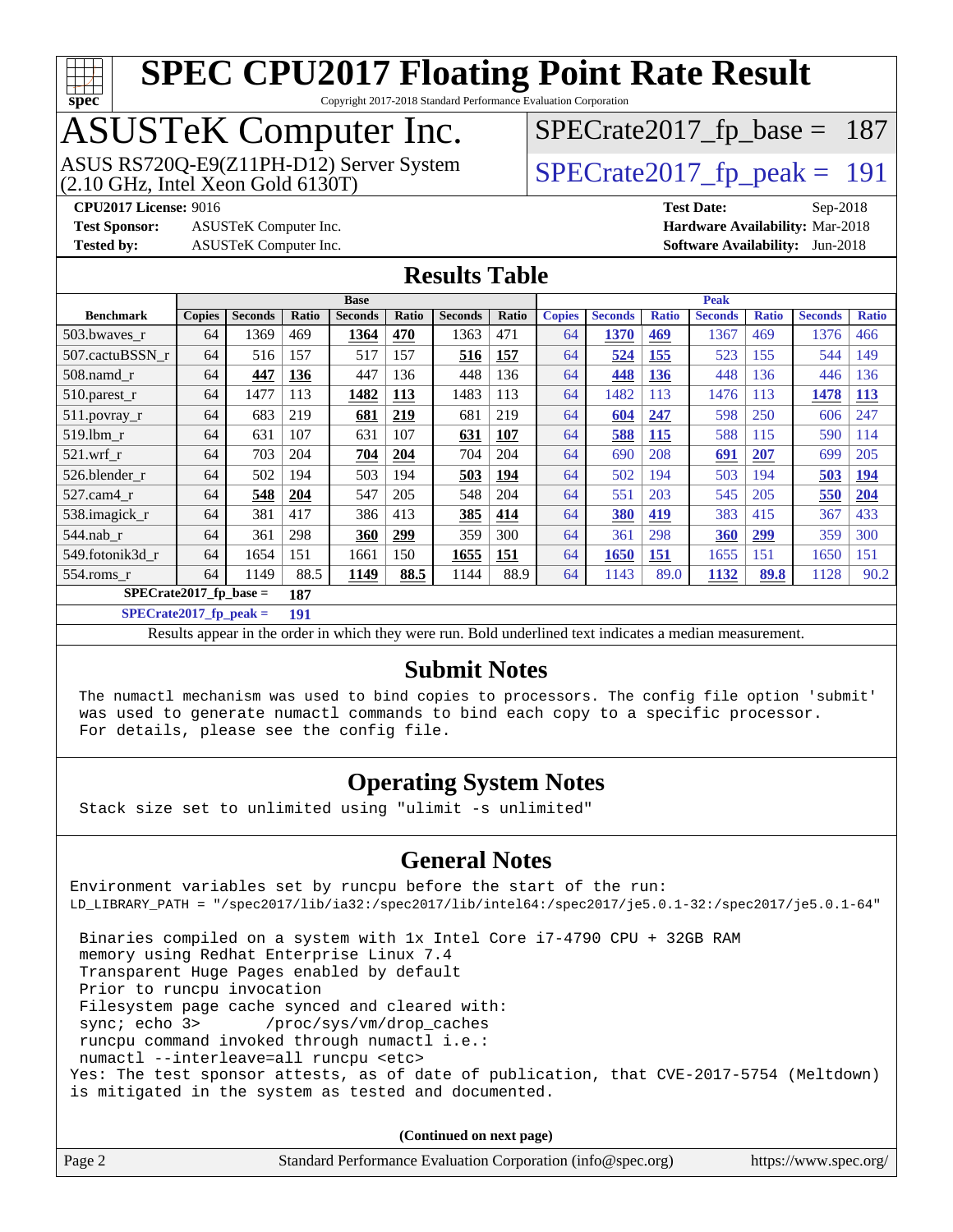

Copyright 2017-2018 Standard Performance Evaluation Corporation

## ASUSTeK Computer Inc.

(2.10 GHz, Intel Xeon Gold 6130T) ASUS RS720Q-E9(Z11PH-D12) Server System  $\sqrt{\text{SPECrate2017\_fp\_peak}} = 191$ 

[SPECrate2017\\_fp\\_base =](http://www.spec.org/auto/cpu2017/Docs/result-fields.html#SPECrate2017fpbase) 187

**[Test Sponsor:](http://www.spec.org/auto/cpu2017/Docs/result-fields.html#TestSponsor)** ASUSTeK Computer Inc. **[Hardware Availability:](http://www.spec.org/auto/cpu2017/Docs/result-fields.html#HardwareAvailability)** Mar-2018 **[Tested by:](http://www.spec.org/auto/cpu2017/Docs/result-fields.html#Testedby)** ASUSTeK Computer Inc. **[Software Availability:](http://www.spec.org/auto/cpu2017/Docs/result-fields.html#SoftwareAvailability)** Jun-2018

**[CPU2017 License:](http://www.spec.org/auto/cpu2017/Docs/result-fields.html#CPU2017License)** 9016 **[Test Date:](http://www.spec.org/auto/cpu2017/Docs/result-fields.html#TestDate)** Sep-2018

#### **[General Notes \(Continued\)](http://www.spec.org/auto/cpu2017/Docs/result-fields.html#GeneralNotes)**

Yes: The test sponsor attests, as of date of publication, that CVE-2017-5753 (Spectre variant 1) is mitigated in the system as tested and documented. Yes: The test sponsor attests, as of date of publication, that CVE-2017-5715 (Spectre variant 2) is mitigated in the system as tested and documented.

#### **[Platform Notes](http://www.spec.org/auto/cpu2017/Docs/result-fields.html#PlatformNotes)**

Page 3 Standard Performance Evaluation Corporation [\(info@spec.org\)](mailto:info@spec.org) <https://www.spec.org/> BIOS Configuration: SNC = Enabled IMC interleaving = 1 way Patrol Scrub = Disabled VT-d = Disabled ENERGY\_PERF\_BIAS\_CFG mode = Performance HyperThreading = Enabled Sysinfo program /spec2017/bin/sysinfo Rev: r5974 of 2018-05-19 9bcde8f2999c33d61f64985e45859ea9 running on linux-pmm5 Thu Sep 20 00:18:24 2018 SUT (System Under Test) info as seen by some common utilities. For more information on this section, see <https://www.spec.org/cpu2017/Docs/config.html#sysinfo> From /proc/cpuinfo model name : Intel(R) Xeon(R) Gold 6130T CPU @ 2.10GHz 2 "physical id"s (chips) 64 "processors" cores, siblings (Caution: counting these is hw and system dependent. The following excerpts from /proc/cpuinfo might not be reliable. Use with caution.) cpu cores : 16 siblings : 32 physical 0: cores 0 1 2 3 4 5 6 7 8 9 10 11 12 13 14 15 physical 1: cores 0 1 2 3 4 5 6 7 8 9 10 11 12 13 14 15 From lscpu: Architecture: x86\_64 CPU op-mode(s): 32-bit, 64-bit Byte Order: Little Endian  $CPU(s):$  64 On-line CPU(s) list: 0-63 Thread(s) per core: 2 Core(s) per socket: 16 Socket(s): 2 NUMA node(s): 4 Vendor ID: GenuineIntel CPU family: 6 Model: 85 **(Continued on next page)**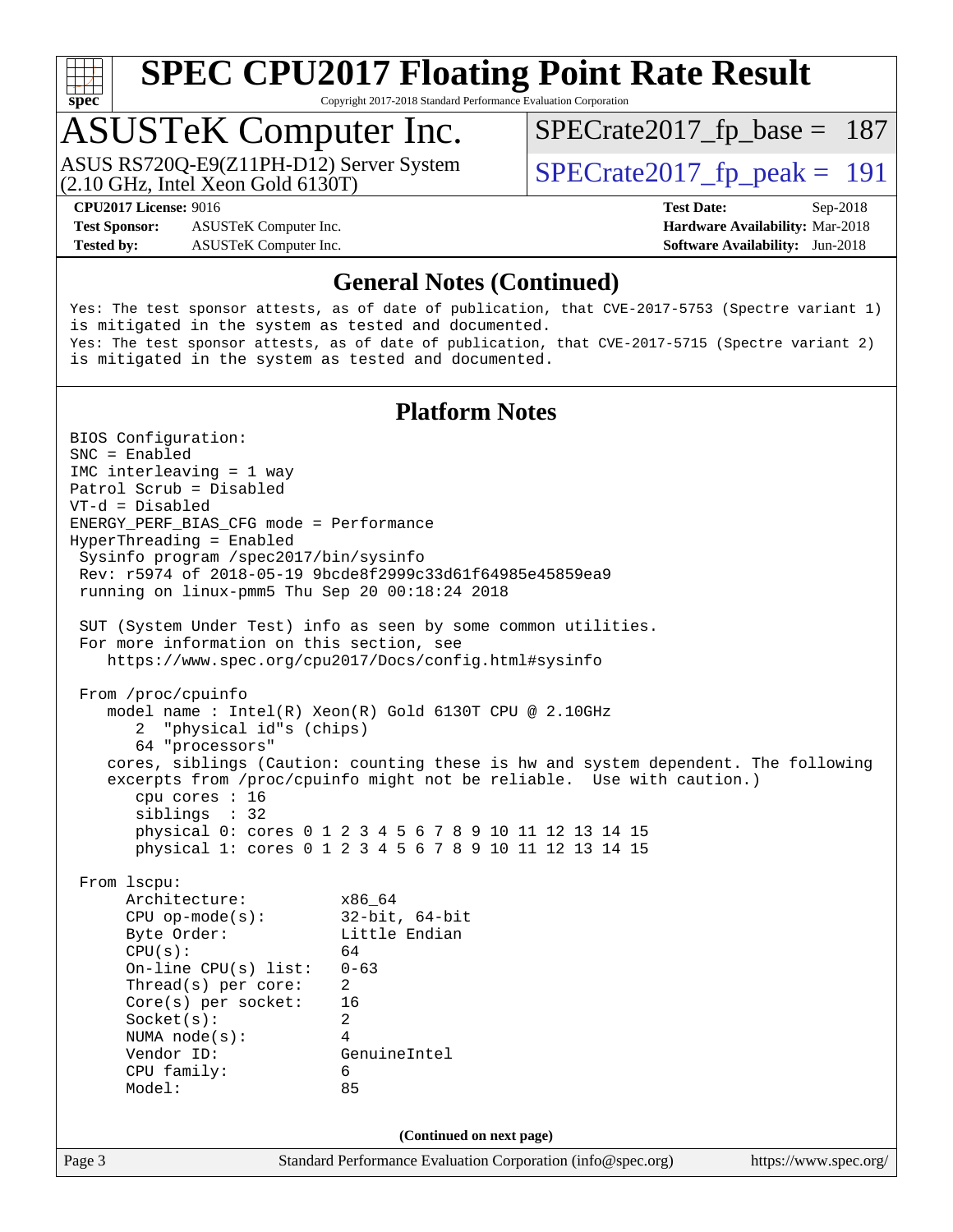

Copyright 2017-2018 Standard Performance Evaluation Corporation

## ASUSTeK Computer Inc.

ASUS RS720Q-E9(Z11PH-D12) Server System  $(2.10 \text{ GHz}, \text{ Intel Xeon Gold } 6130T)$ 

[SPECrate2017\\_fp\\_base =](http://www.spec.org/auto/cpu2017/Docs/result-fields.html#SPECrate2017fpbase) 187

**[Test Sponsor:](http://www.spec.org/auto/cpu2017/Docs/result-fields.html#TestSponsor)** ASUSTeK Computer Inc. **[Hardware Availability:](http://www.spec.org/auto/cpu2017/Docs/result-fields.html#HardwareAvailability)** Mar-2018

## **[CPU2017 License:](http://www.spec.org/auto/cpu2017/Docs/result-fields.html#CPU2017License)** 9016 **[Test Date:](http://www.spec.org/auto/cpu2017/Docs/result-fields.html#TestDate)** Sep-2018

**[Tested by:](http://www.spec.org/auto/cpu2017/Docs/result-fields.html#Testedby)** ASUSTeK Computer Inc. **[Software Availability:](http://www.spec.org/auto/cpu2017/Docs/result-fields.html#SoftwareAvailability)** Jun-2018

### **[Platform Notes \(Continued\)](http://www.spec.org/auto/cpu2017/Docs/result-fields.html#PlatformNotes)**

| Model name:<br>Stepping:<br>CPU MHz:<br>CPU max MHz:<br>CPU min MHz:<br>BogoMIPS:<br>Virtualization:<br>L1d cache:<br>Lli cache:<br>$L2$ cache:<br>L3 cache:<br>NUMA node0 CPU(s): 0-3,8-11,32-35,40-43<br>NUMA node1 CPU(s): 4-7,12-15,36-39,44-47<br>Flagg:<br>/proc/cpuinfo cache data                                                                                                                                                                                                                                                                                                                                                                                                                                      | Intel(R) Xeon(R) Gold 6130T CPU @ 2.10GHz<br>4<br>2101.000<br>2101.0000<br>1000.0000<br>4326.17<br>$VT - x$<br>32K<br>32K<br>1024K<br>22528K<br>NUMA node2 CPU(s): 16-19, 24-27, 48-51, 56-59<br>NUMA node3 CPU(s): 20-23, 28-31, 52-55, 60-63<br>fpu vme de pse tsc msr pae mce cx8 apic sep mtrr pge mca cmov<br>pat pse36 clflush dts acpi mmx fxsr sse sse2 ss ht tm pbe syscall nx pdpelgb rdtscp<br>lm constant_tsc art arch_perfmon pebs bts rep_good nopl xtopology nonstop_tsc<br>aperfmperf eagerfpu pni pclmulqdq dtes64 monitor ds_cpl vmx smx est tm2 ssse3 sdbg<br>fma cx16 xtpr pdcm pcid dca sse4_1 sse4_2 x2apic movbe popcnt tsc_deadline_timer aes<br>xsave avx f16c rdrand lahf_lm abm 3dnowprefetch ida arat epb invpcid_single pln pts<br>dtherm intel_pt rsb_ctxsw spec_ctrl stibp retpoline kaiser tpr_shadow vnmi<br>flexpriority ept vpid fsgsbase tsc_adjust bmil hle avx2 smep bmi2 erms invpcid rtm<br>cqm mpx avx512f avx512dq rdseed adx smap clflushopt clwb avx512cd avx512bw avx512vl<br>xsaveopt xsavec xgetbvl cqm_llc cqm_occup_llc pku ospke |  |  |  |  |
|--------------------------------------------------------------------------------------------------------------------------------------------------------------------------------------------------------------------------------------------------------------------------------------------------------------------------------------------------------------------------------------------------------------------------------------------------------------------------------------------------------------------------------------------------------------------------------------------------------------------------------------------------------------------------------------------------------------------------------|------------------------------------------------------------------------------------------------------------------------------------------------------------------------------------------------------------------------------------------------------------------------------------------------------------------------------------------------------------------------------------------------------------------------------------------------------------------------------------------------------------------------------------------------------------------------------------------------------------------------------------------------------------------------------------------------------------------------------------------------------------------------------------------------------------------------------------------------------------------------------------------------------------------------------------------------------------------------------------------------------------------------------------------------------------------------------------|--|--|--|--|
| cache size : $22528$ KB<br>From numactl --hardware WARNING: a numactl 'node' might or might not correspond to a<br>physical chip.<br>$available: 4 nodes (0-3)$<br>node 0 cpus: 0 1 2 3 8 9 10 11 32 33 34 35 40 41 42 43<br>node 0 size: 95306 MB<br>node 0 free: 94660 MB<br>node 1 cpus: 4 5 6 7 12 13 14 15 36 37 38 39 44 45 46 47<br>node 1 size: 96758 MB<br>node 1 free: 96196 MB<br>node 2 cpus: 16 17 18 19 24 25 26 27 48 49 50 51 56 57 58 59<br>node 2 size: 96758 MB<br>node 2 free: 96133 MB<br>node 3 cpus: 20 21 22 23 28 29 30 31 52 53 54 55 60 61 62 63<br>node 3 size: 96756 MB<br>node 3 free: 95516 MB<br>node distances:<br>node<br>$\mathbf 0$<br>$\mathbf 1$<br>3<br>2<br>0:<br>10<br>11<br>21<br>21 |                                                                                                                                                                                                                                                                                                                                                                                                                                                                                                                                                                                                                                                                                                                                                                                                                                                                                                                                                                                                                                                                                    |  |  |  |  |
| (Continued on next page)                                                                                                                                                                                                                                                                                                                                                                                                                                                                                                                                                                                                                                                                                                       |                                                                                                                                                                                                                                                                                                                                                                                                                                                                                                                                                                                                                                                                                                                                                                                                                                                                                                                                                                                                                                                                                    |  |  |  |  |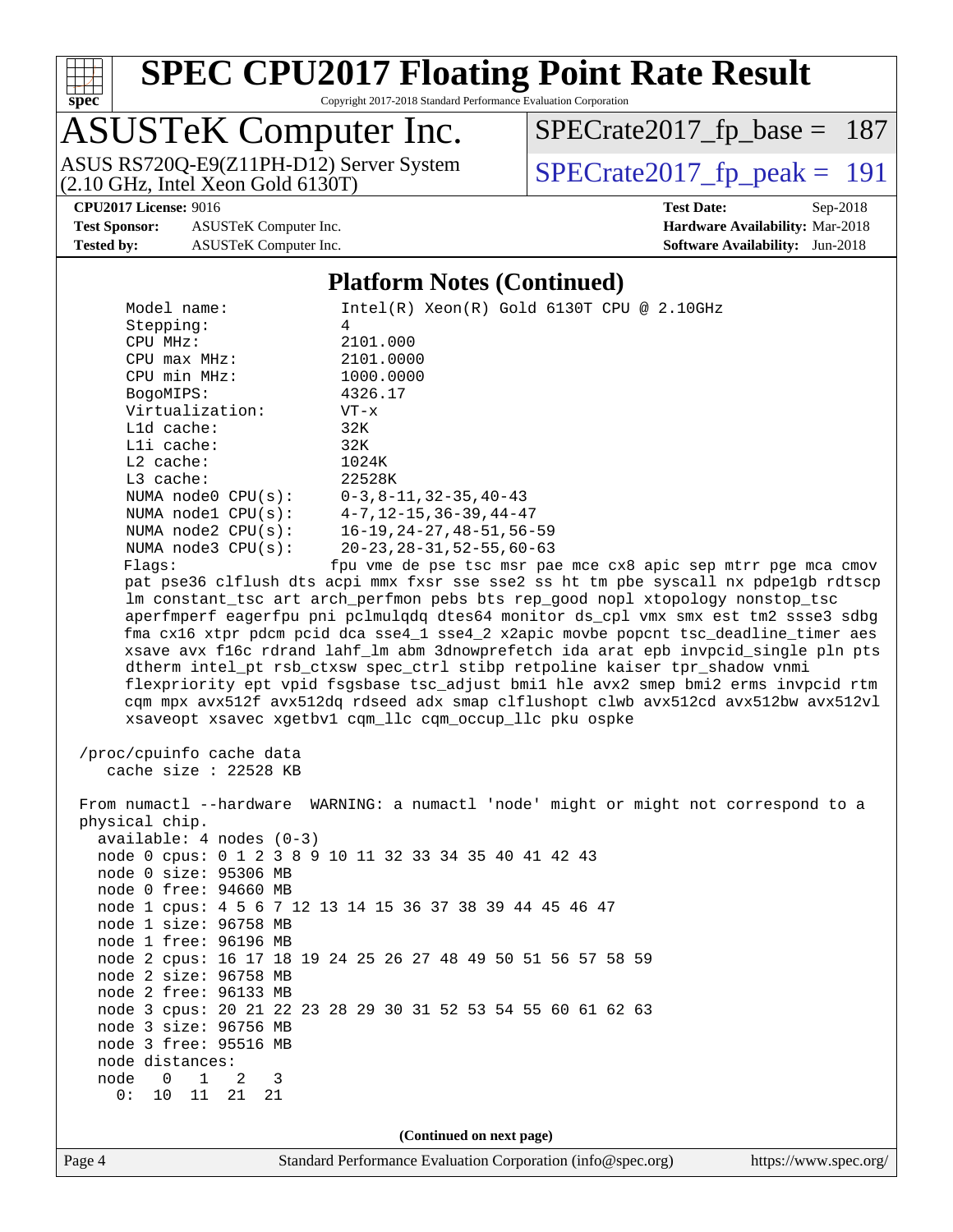| <b>SPEC CPU2017 Floating Point Rate Result</b><br>spec<br>Copyright 2017-2018 Standard Performance Evaluation Corporation                                                                                                                                                                                                                                                                                                           |                                                                                                     |
|-------------------------------------------------------------------------------------------------------------------------------------------------------------------------------------------------------------------------------------------------------------------------------------------------------------------------------------------------------------------------------------------------------------------------------------|-----------------------------------------------------------------------------------------------------|
| <b>ASUSTeK Computer Inc.</b>                                                                                                                                                                                                                                                                                                                                                                                                        | $SPECrate2017_fp\_base = 187$                                                                       |
| ASUS RS720Q-E9(Z11PH-D12) Server System<br>$(2.10 \text{ GHz}, \text{Intel Xeon Gold } 6130 \text{T})$                                                                                                                                                                                                                                                                                                                              | $SPECrate2017_fp\_peak = 191$                                                                       |
| <b>CPU2017 License: 9016</b><br><b>Test Sponsor:</b><br>ASUSTeK Computer Inc.<br><b>Tested by:</b><br>ASUSTeK Computer Inc.                                                                                                                                                                                                                                                                                                         | <b>Test Date:</b><br>Sep-2018<br>Hardware Availability: Mar-2018<br>Software Availability: Jun-2018 |
| <b>Platform Notes (Continued)</b>                                                                                                                                                                                                                                                                                                                                                                                                   |                                                                                                     |
| 1:<br>11<br>10<br>21<br>21<br>2:<br>21<br>21<br>10<br>11<br>3:<br>21<br>21<br>11<br>10                                                                                                                                                                                                                                                                                                                                              |                                                                                                     |
| From /proc/meminfo<br>MemTotal:<br>394833176 kB<br>HugePages_Total:<br>$\Omega$<br>Hugepagesize:<br>2048 kB                                                                                                                                                                                                                                                                                                                         |                                                                                                     |
| From /etc/*release* /etc/*version*<br>$S$ uSE-release:<br>SUSE Linux Enterprise Server 12 (x86_64)<br>$VERSION = 12$<br>$PATCHLEVEL = 3$<br># Please check /etc/os-release for details about this release.<br>os-release:<br>NAME="SLES"<br>VERSION="12-SP3"<br>VERSION_ID="12.3"<br>PRETTY_NAME="SUSE Linux Enterprise Server 12 SP3"<br>ID="sles"<br>$ANSI\_COLOR = "0;32"$<br>CPE_NAME="cpe:/o:suse:sles:12:sp3"<br>uname $-a$ : | # This file is deprecated and will be removed in a future service pack or release.                  |
| Linux linux-pmm5 4.4.120-94.17-default #1 SMP Wed Mar 14 17:23:00 UTC 2018 (cf3a7bb)<br>x86_64 x86_64 x86_64 GNU/Linux                                                                                                                                                                                                                                                                                                              |                                                                                                     |
| Kernel self-reported vulnerability status:                                                                                                                                                                                                                                                                                                                                                                                          |                                                                                                     |
| CVE-2017-5754 (Meltdown):<br>Mitigation: PTI<br>CVE-2017-5753 (Spectre variant 1): Mitigation: __user pointer sanitization<br>CVE-2017-5715 (Spectre variant 2): Mitigation: IBRS+IBPB                                                                                                                                                                                                                                              |                                                                                                     |
| run-level 3 Sep 19 14:50                                                                                                                                                                                                                                                                                                                                                                                                            |                                                                                                     |
| SPEC is set to: /spec2017<br>Filesystem Type<br>Size Used Avail Use% Mounted on<br>/dev/sda2<br>btrfs 203G 104G<br>98G 52% /                                                                                                                                                                                                                                                                                                        |                                                                                                     |
| Additional information from dmidecode follows. WARNING: Use caution when you interpret<br>this section. The 'dmidecode' program reads system data which is "intended to allow<br>hardware to be accurately determined", but the intent may not be met, as there are<br>frequent changes to hardware, firmware, and the "DMTF SMBIOS" standard.<br>BIOS American Megatrends Inc. 0905 03/19/2018<br>Memory:                          |                                                                                                     |
| (Continued on next page)                                                                                                                                                                                                                                                                                                                                                                                                            |                                                                                                     |

| Page 5 | Standard Performance Evaluation Corporation (info@spec.org) | https://www.spec.org/ |
|--------|-------------------------------------------------------------|-----------------------|
|        |                                                             |                       |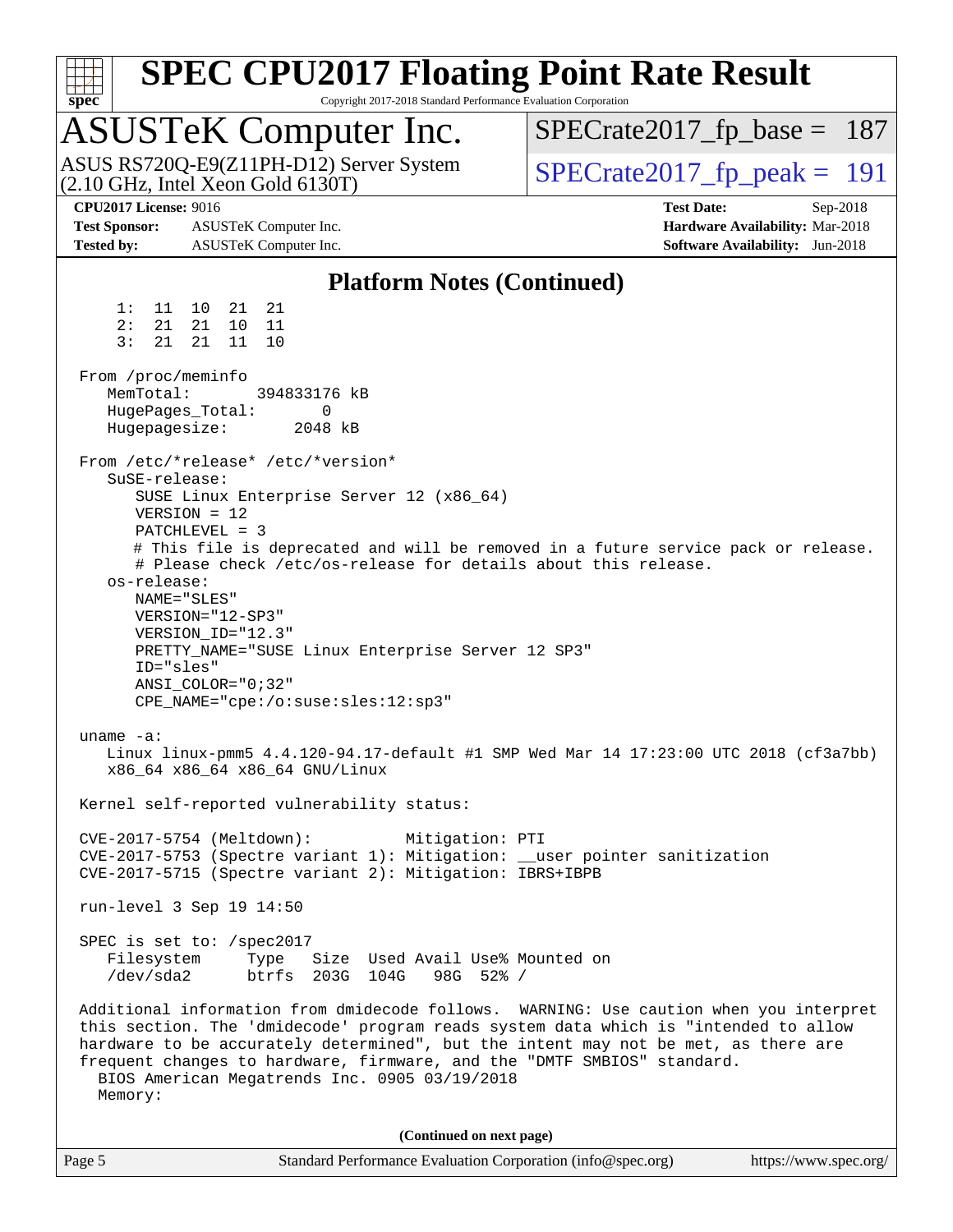

Copyright 2017-2018 Standard Performance Evaluation Corporation

## ASUSTeK Computer Inc.

ASUS RS720Q-E9(Z11PH-D12) Server System  $(2.10 \text{ GHz}, \text{ Intel Xeon Gold } 6130T)$ 

[SPECrate2017\\_fp\\_base =](http://www.spec.org/auto/cpu2017/Docs/result-fields.html#SPECrate2017fpbase) 187

**[Test Sponsor:](http://www.spec.org/auto/cpu2017/Docs/result-fields.html#TestSponsor)** ASUSTeK Computer Inc. **[Hardware Availability:](http://www.spec.org/auto/cpu2017/Docs/result-fields.html#HardwareAvailability)** Mar-2018 **[Tested by:](http://www.spec.org/auto/cpu2017/Docs/result-fields.html#Testedby)** ASUSTeK Computer Inc. **[Software Availability:](http://www.spec.org/auto/cpu2017/Docs/result-fields.html#SoftwareAvailability)** Jun-2018

**[CPU2017 License:](http://www.spec.org/auto/cpu2017/Docs/result-fields.html#CPU2017License)** 9016 **[Test Date:](http://www.spec.org/auto/cpu2017/Docs/result-fields.html#TestDate)** Sep-2018

#### **[Platform Notes \(Continued\)](http://www.spec.org/auto/cpu2017/Docs/result-fields.html#PlatformNotes)**

12x Kingston D4-26662R4-32G 32 GB 2 rank 2666

(End of data from sysinfo program)

#### **[Compiler Version Notes](http://www.spec.org/auto/cpu2017/Docs/result-fields.html#CompilerVersionNotes)**

| <b>Compiler Version Notes</b>                                                                                              |
|----------------------------------------------------------------------------------------------------------------------------|
| 519.1bm_r(base) 538.imagick_r(base, peak) 544.nab_r(base, peak)<br>CC.                                                     |
| icc (ICC) 18.0.3 20180410<br>Copyright (C) 1985-2018 Intel Corporation. All rights reserved.                               |
| $CC = 519.1bm_r (peak)$                                                                                                    |
| icc (ICC) 18.0.3 20180410<br>Copyright (C) 1985-2018 Intel Corporation. All rights reserved.                               |
| CXXC 508.namd_r(base) 510.parest_r(base)                                                                                   |
| icpc (ICC) 18.0.3 20180410<br>Copyright (C) 1985-2018 Intel Corporation. All rights reserved.                              |
| CXXC 508.namd_r(peak) 510.parest_r(peak)                                                                                   |
| icpc (ICC) 18.0.3 20180410<br>Copyright (C) 1985-2018 Intel Corporation. All rights reserved.                              |
| CC 511.povray_r(base) 526.blender_r(base, peak)                                                                            |
| icpc (ICC) 18.0.3 20180410<br>Copyright (C) 1985-2018 Intel Corporation. All rights reserved.<br>icc (ICC) 18.0.3 20180410 |
| Copyright (C) 1985-2018 Intel Corporation. All rights reserved.                                                            |
| CC<br>$511. povray_r (peak)$                                                                                               |
| (Continued on next page)                                                                                                   |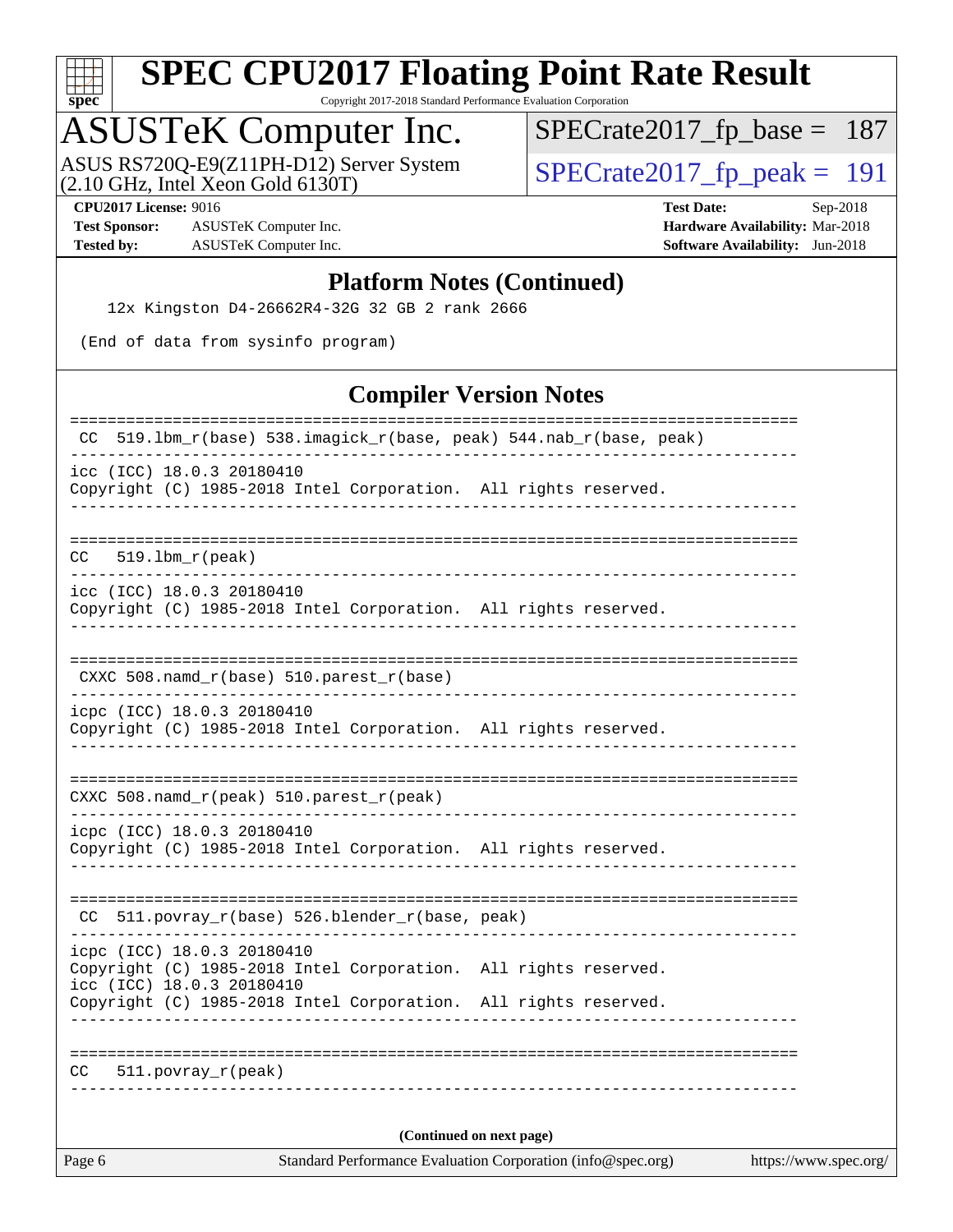

Copyright 2017-2018 Standard Performance Evaluation Corporation

## ASUSTeK Computer Inc.

ASUS RS720Q-E9(Z11PH-D12) Server System  $(2.10 \text{ GHz}, \text{ Intel Xeon Gold } 6130T)$ 

[SPECrate2017\\_fp\\_base =](http://www.spec.org/auto/cpu2017/Docs/result-fields.html#SPECrate2017fpbase) 187

**[Test Sponsor:](http://www.spec.org/auto/cpu2017/Docs/result-fields.html#TestSponsor)** ASUSTeK Computer Inc. **[Hardware Availability:](http://www.spec.org/auto/cpu2017/Docs/result-fields.html#HardwareAvailability)** Mar-2018 **[Tested by:](http://www.spec.org/auto/cpu2017/Docs/result-fields.html#Testedby)** ASUSTeK Computer Inc. **[Software Availability:](http://www.spec.org/auto/cpu2017/Docs/result-fields.html#SoftwareAvailability)** Jun-2018

**[CPU2017 License:](http://www.spec.org/auto/cpu2017/Docs/result-fields.html#CPU2017License)** 9016 **[Test Date:](http://www.spec.org/auto/cpu2017/Docs/result-fields.html#TestDate)** Sep-2018

### **[Compiler Version Notes \(Continued\)](http://www.spec.org/auto/cpu2017/Docs/result-fields.html#CompilerVersionNotes)**

| Standard Performance Evaluation Corporation (info@spec.org)<br>Page 7                                                                                                                            | https://www.spec.org/ |
|--------------------------------------------------------------------------------------------------------------------------------------------------------------------------------------------------|-----------------------|
| (Continued on next page)                                                                                                                                                                         |                       |
| ifort (IFORT) 18.0.3 20180410<br>Copyright (C) 1985-2018 Intel Corporation. All rights reserved.                                                                                                 |                       |
| 521.wrf_r(base) 527.cam4_r(base)<br>CC.                                                                                                                                                          |                       |
| ifort (IFORT) 18.0.3 20180410<br>Copyright (C) 1985-2018 Intel Corporation. All rights reserved.                                                                                                 |                       |
| FC<br>$554.rows_r (peak)$                                                                                                                                                                        |                       |
| ifort (IFORT) 18.0.3 20180410<br>Copyright (C) 1985-2018 Intel Corporation. All rights reserved.<br>----------------------------------                                                           |                       |
| FC 503.bwaves_r(base, peak) 549.fotonik3d_r(base, peak) 554.roms_r(base)                                                                                                                         |                       |
| ifort (IFORT) 18.0.3 20180410<br>Copyright (C) 1985-2018 Intel Corporation. All rights reserved.                                                                                                 |                       |
| Copyright (C) 1985-2018 Intel Corporation. All rights reserved.<br>icc (ICC) 18.0.3 20180410<br>Copyright (C) 1985-2018 Intel Corporation. All rights reserved.                                  |                       |
| FC 507.cactuBSSN_r(peak)<br>icpc (ICC) 18.0.3 20180410                                                                                                                                           |                       |
|                                                                                                                                                                                                  |                       |
| icc (ICC) 18.0.3 20180410<br>Copyright (C) 1985-2018 Intel Corporation. All rights reserved.<br>ifort (IFORT) 18.0.3 20180410<br>Copyright (C) 1985-2018 Intel Corporation. All rights reserved. |                       |
| icpc (ICC) 18.0.3 20180410<br>Copyright (C) 1985-2018 Intel Corporation. All rights reserved.                                                                                                    |                       |
| FC 507.cactuBSSN_r(base)                                                                                                                                                                         |                       |
| icc (ICC) 18.0.3 20180410<br>Copyright (C) 1985-2018 Intel Corporation. All rights reserved.<br>----------------------                                                                           |                       |
| icpc (ICC) 18.0.3 20180410<br>Copyright (C) 1985-2018 Intel Corporation. All rights reserved.                                                                                                    |                       |
|                                                                                                                                                                                                  |                       |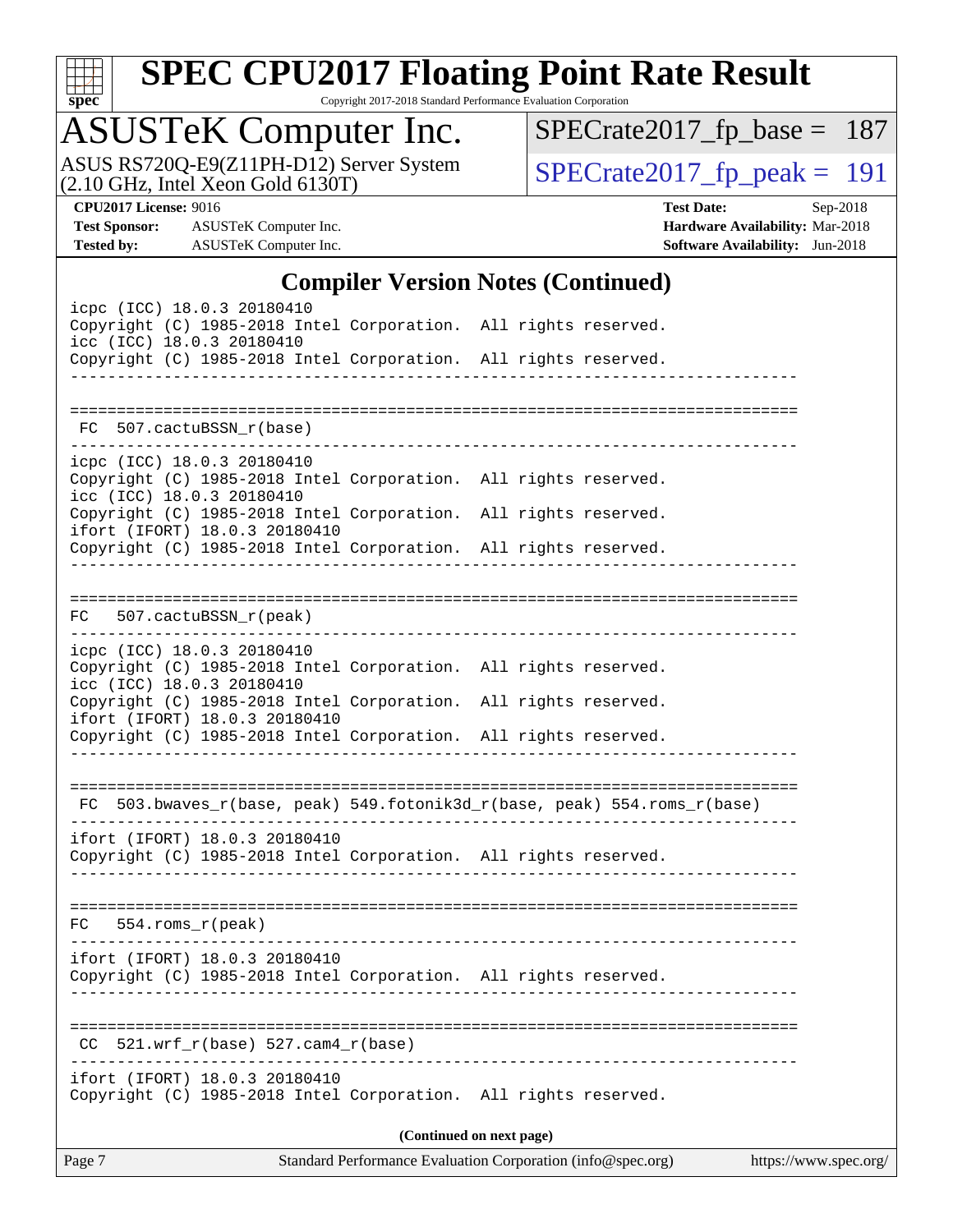

Copyright 2017-2018 Standard Performance Evaluation Corporation

## ASUSTeK Computer Inc.

ASUS RS720Q-E9(Z11PH-D12) Server System  $(2.10 \text{ GHz}, \text{ Intel Xeon Gold } 6130T)$ 

[SPECrate2017\\_fp\\_base =](http://www.spec.org/auto/cpu2017/Docs/result-fields.html#SPECrate2017fpbase) 187

**[Test Sponsor:](http://www.spec.org/auto/cpu2017/Docs/result-fields.html#TestSponsor)** ASUSTeK Computer Inc. **[Hardware Availability:](http://www.spec.org/auto/cpu2017/Docs/result-fields.html#HardwareAvailability)** Mar-2018 **[Tested by:](http://www.spec.org/auto/cpu2017/Docs/result-fields.html#Testedby)** ASUSTeK Computer Inc. **[Software Availability:](http://www.spec.org/auto/cpu2017/Docs/result-fields.html#SoftwareAvailability)** Jun-2018

**[CPU2017 License:](http://www.spec.org/auto/cpu2017/Docs/result-fields.html#CPU2017License)** 9016 **[Test Date:](http://www.spec.org/auto/cpu2017/Docs/result-fields.html#TestDate)** Sep-2018

#### **[Compiler Version Notes \(Continued\)](http://www.spec.org/auto/cpu2017/Docs/result-fields.html#CompilerVersionNotes)**

| icc (ICC) 18.0.3 20180410<br>Copyright (C) 1985-2018 Intel Corporation. All rights reserved. |  |
|----------------------------------------------------------------------------------------------|--|
|                                                                                              |  |
| $CC = 521$ .wrf $r(\text{peak})$ 527.cam4 $r(\text{peak})$                                   |  |
| ifort (IFORT) 18.0.3 20180410                                                                |  |
| Copyright (C) 1985-2018 Intel Corporation. All rights reserved.<br>icc (ICC) 18.0.3 20180410 |  |
| Copyright (C) 1985-2018 Intel Corporation. All rights reserved.                              |  |

### **[Base Compiler Invocation](http://www.spec.org/auto/cpu2017/Docs/result-fields.html#BaseCompilerInvocation)**

[C benchmarks](http://www.spec.org/auto/cpu2017/Docs/result-fields.html#Cbenchmarks): [icc -m64 -std=c11](http://www.spec.org/cpu2017/results/res2018q4/cpu2017-20181015-09162.flags.html#user_CCbase_intel_icc_64bit_c11_33ee0cdaae7deeeab2a9725423ba97205ce30f63b9926c2519791662299b76a0318f32ddfffdc46587804de3178b4f9328c46fa7c2b0cd779d7a61945c91cd35)

[C++ benchmarks:](http://www.spec.org/auto/cpu2017/Docs/result-fields.html#CXXbenchmarks) [icpc -m64](http://www.spec.org/cpu2017/results/res2018q4/cpu2017-20181015-09162.flags.html#user_CXXbase_intel_icpc_64bit_4ecb2543ae3f1412ef961e0650ca070fec7b7afdcd6ed48761b84423119d1bf6bdf5cad15b44d48e7256388bc77273b966e5eb805aefd121eb22e9299b2ec9d9)

[Fortran benchmarks](http://www.spec.org/auto/cpu2017/Docs/result-fields.html#Fortranbenchmarks): [ifort -m64](http://www.spec.org/cpu2017/results/res2018q4/cpu2017-20181015-09162.flags.html#user_FCbase_intel_ifort_64bit_24f2bb282fbaeffd6157abe4f878425411749daecae9a33200eee2bee2fe76f3b89351d69a8130dd5949958ce389cf37ff59a95e7a40d588e8d3a57e0c3fd751)

[Benchmarks using both Fortran and C](http://www.spec.org/auto/cpu2017/Docs/result-fields.html#BenchmarksusingbothFortranandC): [ifort -m64](http://www.spec.org/cpu2017/results/res2018q4/cpu2017-20181015-09162.flags.html#user_CC_FCbase_intel_ifort_64bit_24f2bb282fbaeffd6157abe4f878425411749daecae9a33200eee2bee2fe76f3b89351d69a8130dd5949958ce389cf37ff59a95e7a40d588e8d3a57e0c3fd751) [icc -m64 -std=c11](http://www.spec.org/cpu2017/results/res2018q4/cpu2017-20181015-09162.flags.html#user_CC_FCbase_intel_icc_64bit_c11_33ee0cdaae7deeeab2a9725423ba97205ce30f63b9926c2519791662299b76a0318f32ddfffdc46587804de3178b4f9328c46fa7c2b0cd779d7a61945c91cd35)

[Benchmarks using both C and C++](http://www.spec.org/auto/cpu2017/Docs/result-fields.html#BenchmarksusingbothCandCXX): [icpc -m64](http://www.spec.org/cpu2017/results/res2018q4/cpu2017-20181015-09162.flags.html#user_CC_CXXbase_intel_icpc_64bit_4ecb2543ae3f1412ef961e0650ca070fec7b7afdcd6ed48761b84423119d1bf6bdf5cad15b44d48e7256388bc77273b966e5eb805aefd121eb22e9299b2ec9d9) [icc -m64 -std=c11](http://www.spec.org/cpu2017/results/res2018q4/cpu2017-20181015-09162.flags.html#user_CC_CXXbase_intel_icc_64bit_c11_33ee0cdaae7deeeab2a9725423ba97205ce30f63b9926c2519791662299b76a0318f32ddfffdc46587804de3178b4f9328c46fa7c2b0cd779d7a61945c91cd35)

[Benchmarks using Fortran, C, and C++:](http://www.spec.org/auto/cpu2017/Docs/result-fields.html#BenchmarksusingFortranCandCXX) [icpc -m64](http://www.spec.org/cpu2017/results/res2018q4/cpu2017-20181015-09162.flags.html#user_CC_CXX_FCbase_intel_icpc_64bit_4ecb2543ae3f1412ef961e0650ca070fec7b7afdcd6ed48761b84423119d1bf6bdf5cad15b44d48e7256388bc77273b966e5eb805aefd121eb22e9299b2ec9d9) [icc -m64 -std=c11](http://www.spec.org/cpu2017/results/res2018q4/cpu2017-20181015-09162.flags.html#user_CC_CXX_FCbase_intel_icc_64bit_c11_33ee0cdaae7deeeab2a9725423ba97205ce30f63b9926c2519791662299b76a0318f32ddfffdc46587804de3178b4f9328c46fa7c2b0cd779d7a61945c91cd35) [ifort -m64](http://www.spec.org/cpu2017/results/res2018q4/cpu2017-20181015-09162.flags.html#user_CC_CXX_FCbase_intel_ifort_64bit_24f2bb282fbaeffd6157abe4f878425411749daecae9a33200eee2bee2fe76f3b89351d69a8130dd5949958ce389cf37ff59a95e7a40d588e8d3a57e0c3fd751)

### **[Base Portability Flags](http://www.spec.org/auto/cpu2017/Docs/result-fields.html#BasePortabilityFlags)**

 503.bwaves\_r: [-DSPEC\\_LP64](http://www.spec.org/cpu2017/results/res2018q4/cpu2017-20181015-09162.flags.html#suite_basePORTABILITY503_bwaves_r_DSPEC_LP64) 507.cactuBSSN\_r: [-DSPEC\\_LP64](http://www.spec.org/cpu2017/results/res2018q4/cpu2017-20181015-09162.flags.html#suite_basePORTABILITY507_cactuBSSN_r_DSPEC_LP64) 508.namd\_r: [-DSPEC\\_LP64](http://www.spec.org/cpu2017/results/res2018q4/cpu2017-20181015-09162.flags.html#suite_basePORTABILITY508_namd_r_DSPEC_LP64) 510.parest\_r: [-DSPEC\\_LP64](http://www.spec.org/cpu2017/results/res2018q4/cpu2017-20181015-09162.flags.html#suite_basePORTABILITY510_parest_r_DSPEC_LP64) 511.povray\_r: [-DSPEC\\_LP64](http://www.spec.org/cpu2017/results/res2018q4/cpu2017-20181015-09162.flags.html#suite_basePORTABILITY511_povray_r_DSPEC_LP64) 519.lbm\_r: [-DSPEC\\_LP64](http://www.spec.org/cpu2017/results/res2018q4/cpu2017-20181015-09162.flags.html#suite_basePORTABILITY519_lbm_r_DSPEC_LP64) 521.wrf\_r: [-DSPEC\\_LP64](http://www.spec.org/cpu2017/results/res2018q4/cpu2017-20181015-09162.flags.html#suite_basePORTABILITY521_wrf_r_DSPEC_LP64) [-DSPEC\\_CASE\\_FLAG](http://www.spec.org/cpu2017/results/res2018q4/cpu2017-20181015-09162.flags.html#b521.wrf_r_baseCPORTABILITY_DSPEC_CASE_FLAG) [-convert big\\_endian](http://www.spec.org/cpu2017/results/res2018q4/cpu2017-20181015-09162.flags.html#user_baseFPORTABILITY521_wrf_r_convert_big_endian_c3194028bc08c63ac5d04de18c48ce6d347e4e562e8892b8bdbdc0214820426deb8554edfa529a3fb25a586e65a3d812c835984020483e7e73212c4d31a38223) 526.blender\_r: [-DSPEC\\_LP64](http://www.spec.org/cpu2017/results/res2018q4/cpu2017-20181015-09162.flags.html#suite_basePORTABILITY526_blender_r_DSPEC_LP64) [-DSPEC\\_LINUX](http://www.spec.org/cpu2017/results/res2018q4/cpu2017-20181015-09162.flags.html#b526.blender_r_baseCPORTABILITY_DSPEC_LINUX) [-funsigned-char](http://www.spec.org/cpu2017/results/res2018q4/cpu2017-20181015-09162.flags.html#user_baseCPORTABILITY526_blender_r_force_uchar_40c60f00ab013830e2dd6774aeded3ff59883ba5a1fc5fc14077f794d777847726e2a5858cbc7672e36e1b067e7e5c1d9a74f7176df07886a243d7cc18edfe67)

**(Continued on next page)**

Page 8 Standard Performance Evaluation Corporation [\(info@spec.org\)](mailto:info@spec.org) <https://www.spec.org/>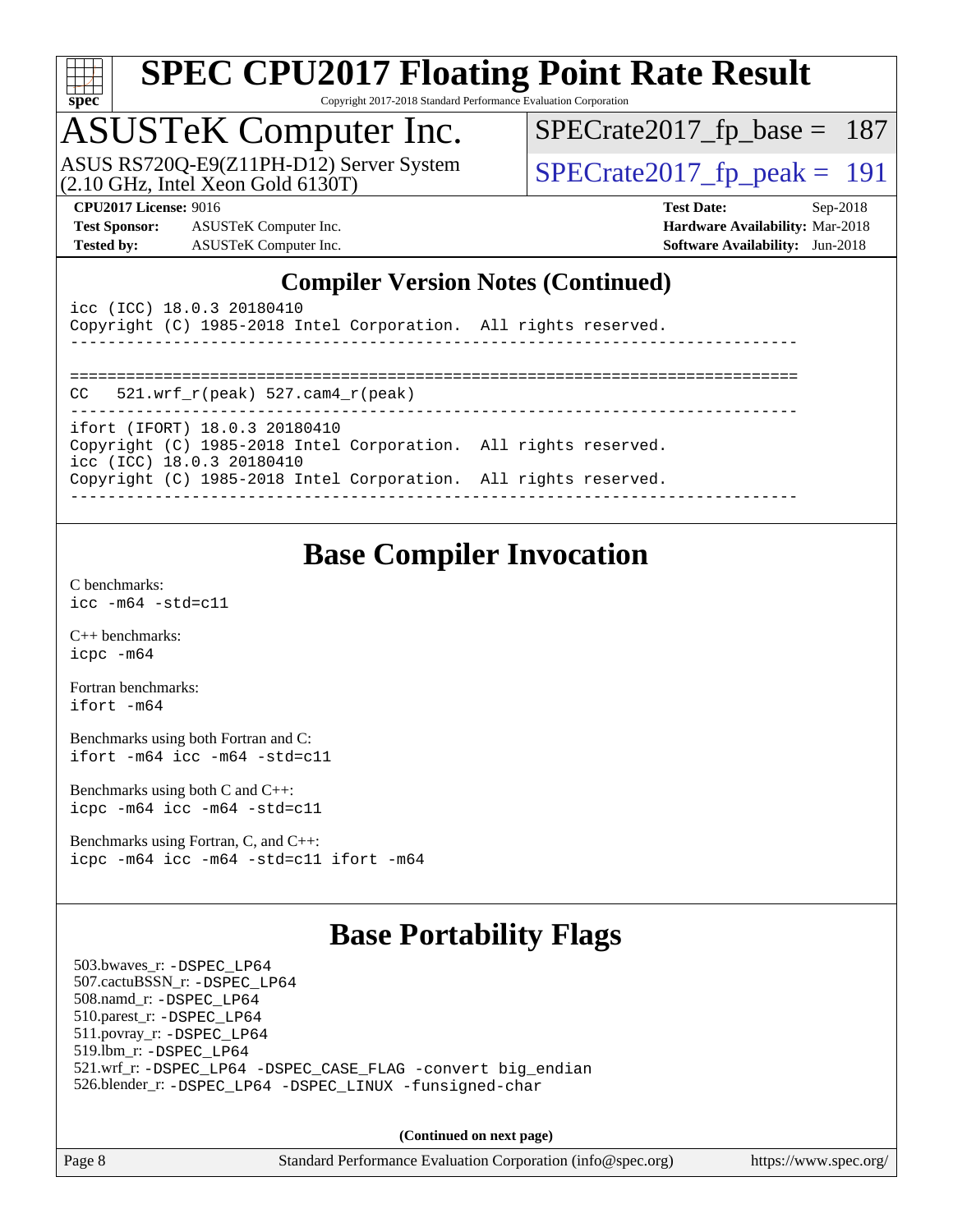

Copyright 2017-2018 Standard Performance Evaluation Corporation

## ASUSTeK Computer Inc.

(2.10 GHz, Intel Xeon Gold 6130T) ASUS RS720Q-E9(Z11PH-D12) Server System  $\sqrt{\text{SPECrate2017\_fp\_peak}} = 191$ 

[SPECrate2017\\_fp\\_base =](http://www.spec.org/auto/cpu2017/Docs/result-fields.html#SPECrate2017fpbase) 187

**[Test Sponsor:](http://www.spec.org/auto/cpu2017/Docs/result-fields.html#TestSponsor)** ASUSTeK Computer Inc. **[Hardware Availability:](http://www.spec.org/auto/cpu2017/Docs/result-fields.html#HardwareAvailability)** Mar-2018 **[Tested by:](http://www.spec.org/auto/cpu2017/Docs/result-fields.html#Testedby)** ASUSTeK Computer Inc. **[Software Availability:](http://www.spec.org/auto/cpu2017/Docs/result-fields.html#SoftwareAvailability)** Jun-2018

**[CPU2017 License:](http://www.spec.org/auto/cpu2017/Docs/result-fields.html#CPU2017License)** 9016 **[Test Date:](http://www.spec.org/auto/cpu2017/Docs/result-fields.html#TestDate)** Sep-2018

### **[Base Portability Flags \(Continued\)](http://www.spec.org/auto/cpu2017/Docs/result-fields.html#BasePortabilityFlags)**

 527.cam4\_r: [-DSPEC\\_LP64](http://www.spec.org/cpu2017/results/res2018q4/cpu2017-20181015-09162.flags.html#suite_basePORTABILITY527_cam4_r_DSPEC_LP64) [-DSPEC\\_CASE\\_FLAG](http://www.spec.org/cpu2017/results/res2018q4/cpu2017-20181015-09162.flags.html#b527.cam4_r_baseCPORTABILITY_DSPEC_CASE_FLAG) 538.imagick\_r: [-DSPEC\\_LP64](http://www.spec.org/cpu2017/results/res2018q4/cpu2017-20181015-09162.flags.html#suite_basePORTABILITY538_imagick_r_DSPEC_LP64) 544.nab\_r: [-DSPEC\\_LP64](http://www.spec.org/cpu2017/results/res2018q4/cpu2017-20181015-09162.flags.html#suite_basePORTABILITY544_nab_r_DSPEC_LP64) 549.fotonik3d\_r: [-DSPEC\\_LP64](http://www.spec.org/cpu2017/results/res2018q4/cpu2017-20181015-09162.flags.html#suite_basePORTABILITY549_fotonik3d_r_DSPEC_LP64) 554.roms\_r: [-DSPEC\\_LP64](http://www.spec.org/cpu2017/results/res2018q4/cpu2017-20181015-09162.flags.html#suite_basePORTABILITY554_roms_r_DSPEC_LP64)

### **[Base Optimization Flags](http://www.spec.org/auto/cpu2017/Docs/result-fields.html#BaseOptimizationFlags)**

[C benchmarks](http://www.spec.org/auto/cpu2017/Docs/result-fields.html#Cbenchmarks):

[-xCORE-AVX2](http://www.spec.org/cpu2017/results/res2018q4/cpu2017-20181015-09162.flags.html#user_CCbase_f-xCORE-AVX2) [-ipo](http://www.spec.org/cpu2017/results/res2018q4/cpu2017-20181015-09162.flags.html#user_CCbase_f-ipo) [-O3](http://www.spec.org/cpu2017/results/res2018q4/cpu2017-20181015-09162.flags.html#user_CCbase_f-O3) [-no-prec-div](http://www.spec.org/cpu2017/results/res2018q4/cpu2017-20181015-09162.flags.html#user_CCbase_f-no-prec-div) [-qopt-prefetch](http://www.spec.org/cpu2017/results/res2018q4/cpu2017-20181015-09162.flags.html#user_CCbase_f-qopt-prefetch) [-ffinite-math-only](http://www.spec.org/cpu2017/results/res2018q4/cpu2017-20181015-09162.flags.html#user_CCbase_f_finite_math_only_cb91587bd2077682c4b38af759c288ed7c732db004271a9512da14a4f8007909a5f1427ecbf1a0fb78ff2a814402c6114ac565ca162485bbcae155b5e4258871) [-qopt-mem-layout-trans=3](http://www.spec.org/cpu2017/results/res2018q4/cpu2017-20181015-09162.flags.html#user_CCbase_f-qopt-mem-layout-trans_de80db37974c74b1f0e20d883f0b675c88c3b01e9d123adea9b28688d64333345fb62bc4a798493513fdb68f60282f9a726aa07f478b2f7113531aecce732043)

[C++ benchmarks:](http://www.spec.org/auto/cpu2017/Docs/result-fields.html#CXXbenchmarks)

[-xCORE-AVX2](http://www.spec.org/cpu2017/results/res2018q4/cpu2017-20181015-09162.flags.html#user_CXXbase_f-xCORE-AVX2) [-ipo](http://www.spec.org/cpu2017/results/res2018q4/cpu2017-20181015-09162.flags.html#user_CXXbase_f-ipo) [-O3](http://www.spec.org/cpu2017/results/res2018q4/cpu2017-20181015-09162.flags.html#user_CXXbase_f-O3) [-no-prec-div](http://www.spec.org/cpu2017/results/res2018q4/cpu2017-20181015-09162.flags.html#user_CXXbase_f-no-prec-div) [-qopt-prefetch](http://www.spec.org/cpu2017/results/res2018q4/cpu2017-20181015-09162.flags.html#user_CXXbase_f-qopt-prefetch) [-ffinite-math-only](http://www.spec.org/cpu2017/results/res2018q4/cpu2017-20181015-09162.flags.html#user_CXXbase_f_finite_math_only_cb91587bd2077682c4b38af759c288ed7c732db004271a9512da14a4f8007909a5f1427ecbf1a0fb78ff2a814402c6114ac565ca162485bbcae155b5e4258871) [-qopt-mem-layout-trans=3](http://www.spec.org/cpu2017/results/res2018q4/cpu2017-20181015-09162.flags.html#user_CXXbase_f-qopt-mem-layout-trans_de80db37974c74b1f0e20d883f0b675c88c3b01e9d123adea9b28688d64333345fb62bc4a798493513fdb68f60282f9a726aa07f478b2f7113531aecce732043)

[Fortran benchmarks](http://www.spec.org/auto/cpu2017/Docs/result-fields.html#Fortranbenchmarks): [-xCORE-AVX2](http://www.spec.org/cpu2017/results/res2018q4/cpu2017-20181015-09162.flags.html#user_FCbase_f-xCORE-AVX2) [-ipo](http://www.spec.org/cpu2017/results/res2018q4/cpu2017-20181015-09162.flags.html#user_FCbase_f-ipo) [-O3](http://www.spec.org/cpu2017/results/res2018q4/cpu2017-20181015-09162.flags.html#user_FCbase_f-O3) [-no-prec-div](http://www.spec.org/cpu2017/results/res2018q4/cpu2017-20181015-09162.flags.html#user_FCbase_f-no-prec-div) [-qopt-prefetch](http://www.spec.org/cpu2017/results/res2018q4/cpu2017-20181015-09162.flags.html#user_FCbase_f-qopt-prefetch) [-ffinite-math-only](http://www.spec.org/cpu2017/results/res2018q4/cpu2017-20181015-09162.flags.html#user_FCbase_f_finite_math_only_cb91587bd2077682c4b38af759c288ed7c732db004271a9512da14a4f8007909a5f1427ecbf1a0fb78ff2a814402c6114ac565ca162485bbcae155b5e4258871) [-qopt-mem-layout-trans=3](http://www.spec.org/cpu2017/results/res2018q4/cpu2017-20181015-09162.flags.html#user_FCbase_f-qopt-mem-layout-trans_de80db37974c74b1f0e20d883f0b675c88c3b01e9d123adea9b28688d64333345fb62bc4a798493513fdb68f60282f9a726aa07f478b2f7113531aecce732043) [-nostandard-realloc-lhs](http://www.spec.org/cpu2017/results/res2018q4/cpu2017-20181015-09162.flags.html#user_FCbase_f_2003_std_realloc_82b4557e90729c0f113870c07e44d33d6f5a304b4f63d4c15d2d0f1fab99f5daaed73bdb9275d9ae411527f28b936061aa8b9c8f2d63842963b95c9dd6426b8a) [-align array32byte](http://www.spec.org/cpu2017/results/res2018q4/cpu2017-20181015-09162.flags.html#user_FCbase_align_array32byte_b982fe038af199962ba9a80c053b8342c548c85b40b8e86eb3cc33dee0d7986a4af373ac2d51c3f7cf710a18d62fdce2948f201cd044323541f22fc0fffc51b6)

[Benchmarks using both Fortran and C](http://www.spec.org/auto/cpu2017/Docs/result-fields.html#BenchmarksusingbothFortranandC):

[-xCORE-AVX2](http://www.spec.org/cpu2017/results/res2018q4/cpu2017-20181015-09162.flags.html#user_CC_FCbase_f-xCORE-AVX2) [-ipo](http://www.spec.org/cpu2017/results/res2018q4/cpu2017-20181015-09162.flags.html#user_CC_FCbase_f-ipo) [-O3](http://www.spec.org/cpu2017/results/res2018q4/cpu2017-20181015-09162.flags.html#user_CC_FCbase_f-O3) [-no-prec-div](http://www.spec.org/cpu2017/results/res2018q4/cpu2017-20181015-09162.flags.html#user_CC_FCbase_f-no-prec-div) [-qopt-prefetch](http://www.spec.org/cpu2017/results/res2018q4/cpu2017-20181015-09162.flags.html#user_CC_FCbase_f-qopt-prefetch) [-ffinite-math-only](http://www.spec.org/cpu2017/results/res2018q4/cpu2017-20181015-09162.flags.html#user_CC_FCbase_f_finite_math_only_cb91587bd2077682c4b38af759c288ed7c732db004271a9512da14a4f8007909a5f1427ecbf1a0fb78ff2a814402c6114ac565ca162485bbcae155b5e4258871) [-qopt-mem-layout-trans=3](http://www.spec.org/cpu2017/results/res2018q4/cpu2017-20181015-09162.flags.html#user_CC_FCbase_f-qopt-mem-layout-trans_de80db37974c74b1f0e20d883f0b675c88c3b01e9d123adea9b28688d64333345fb62bc4a798493513fdb68f60282f9a726aa07f478b2f7113531aecce732043) [-nostandard-realloc-lhs](http://www.spec.org/cpu2017/results/res2018q4/cpu2017-20181015-09162.flags.html#user_CC_FCbase_f_2003_std_realloc_82b4557e90729c0f113870c07e44d33d6f5a304b4f63d4c15d2d0f1fab99f5daaed73bdb9275d9ae411527f28b936061aa8b9c8f2d63842963b95c9dd6426b8a) [-align array32byte](http://www.spec.org/cpu2017/results/res2018q4/cpu2017-20181015-09162.flags.html#user_CC_FCbase_align_array32byte_b982fe038af199962ba9a80c053b8342c548c85b40b8e86eb3cc33dee0d7986a4af373ac2d51c3f7cf710a18d62fdce2948f201cd044323541f22fc0fffc51b6)

[Benchmarks using both C and C++](http://www.spec.org/auto/cpu2017/Docs/result-fields.html#BenchmarksusingbothCandCXX): [-xCORE-AVX2](http://www.spec.org/cpu2017/results/res2018q4/cpu2017-20181015-09162.flags.html#user_CC_CXXbase_f-xCORE-AVX2) [-ipo](http://www.spec.org/cpu2017/results/res2018q4/cpu2017-20181015-09162.flags.html#user_CC_CXXbase_f-ipo) [-O3](http://www.spec.org/cpu2017/results/res2018q4/cpu2017-20181015-09162.flags.html#user_CC_CXXbase_f-O3) [-no-prec-div](http://www.spec.org/cpu2017/results/res2018q4/cpu2017-20181015-09162.flags.html#user_CC_CXXbase_f-no-prec-div) [-qopt-prefetch](http://www.spec.org/cpu2017/results/res2018q4/cpu2017-20181015-09162.flags.html#user_CC_CXXbase_f-qopt-prefetch) [-ffinite-math-only](http://www.spec.org/cpu2017/results/res2018q4/cpu2017-20181015-09162.flags.html#user_CC_CXXbase_f_finite_math_only_cb91587bd2077682c4b38af759c288ed7c732db004271a9512da14a4f8007909a5f1427ecbf1a0fb78ff2a814402c6114ac565ca162485bbcae155b5e4258871) [-qopt-mem-layout-trans=3](http://www.spec.org/cpu2017/results/res2018q4/cpu2017-20181015-09162.flags.html#user_CC_CXXbase_f-qopt-mem-layout-trans_de80db37974c74b1f0e20d883f0b675c88c3b01e9d123adea9b28688d64333345fb62bc4a798493513fdb68f60282f9a726aa07f478b2f7113531aecce732043)

[Benchmarks using Fortran, C, and C++:](http://www.spec.org/auto/cpu2017/Docs/result-fields.html#BenchmarksusingFortranCandCXX) [-xCORE-AVX2](http://www.spec.org/cpu2017/results/res2018q4/cpu2017-20181015-09162.flags.html#user_CC_CXX_FCbase_f-xCORE-AVX2) [-ipo](http://www.spec.org/cpu2017/results/res2018q4/cpu2017-20181015-09162.flags.html#user_CC_CXX_FCbase_f-ipo) [-O3](http://www.spec.org/cpu2017/results/res2018q4/cpu2017-20181015-09162.flags.html#user_CC_CXX_FCbase_f-O3) [-no-prec-div](http://www.spec.org/cpu2017/results/res2018q4/cpu2017-20181015-09162.flags.html#user_CC_CXX_FCbase_f-no-prec-div) [-qopt-prefetch](http://www.spec.org/cpu2017/results/res2018q4/cpu2017-20181015-09162.flags.html#user_CC_CXX_FCbase_f-qopt-prefetch) [-ffinite-math-only](http://www.spec.org/cpu2017/results/res2018q4/cpu2017-20181015-09162.flags.html#user_CC_CXX_FCbase_f_finite_math_only_cb91587bd2077682c4b38af759c288ed7c732db004271a9512da14a4f8007909a5f1427ecbf1a0fb78ff2a814402c6114ac565ca162485bbcae155b5e4258871) [-qopt-mem-layout-trans=3](http://www.spec.org/cpu2017/results/res2018q4/cpu2017-20181015-09162.flags.html#user_CC_CXX_FCbase_f-qopt-mem-layout-trans_de80db37974c74b1f0e20d883f0b675c88c3b01e9d123adea9b28688d64333345fb62bc4a798493513fdb68f60282f9a726aa07f478b2f7113531aecce732043) [-nostandard-realloc-lhs](http://www.spec.org/cpu2017/results/res2018q4/cpu2017-20181015-09162.flags.html#user_CC_CXX_FCbase_f_2003_std_realloc_82b4557e90729c0f113870c07e44d33d6f5a304b4f63d4c15d2d0f1fab99f5daaed73bdb9275d9ae411527f28b936061aa8b9c8f2d63842963b95c9dd6426b8a) [-align array32byte](http://www.spec.org/cpu2017/results/res2018q4/cpu2017-20181015-09162.flags.html#user_CC_CXX_FCbase_align_array32byte_b982fe038af199962ba9a80c053b8342c548c85b40b8e86eb3cc33dee0d7986a4af373ac2d51c3f7cf710a18d62fdce2948f201cd044323541f22fc0fffc51b6)

### **[Peak Compiler Invocation](http://www.spec.org/auto/cpu2017/Docs/result-fields.html#PeakCompilerInvocation)**

[C benchmarks](http://www.spec.org/auto/cpu2017/Docs/result-fields.html#Cbenchmarks): [icc -m64 -std=c11](http://www.spec.org/cpu2017/results/res2018q4/cpu2017-20181015-09162.flags.html#user_CCpeak_intel_icc_64bit_c11_33ee0cdaae7deeeab2a9725423ba97205ce30f63b9926c2519791662299b76a0318f32ddfffdc46587804de3178b4f9328c46fa7c2b0cd779d7a61945c91cd35)

[C++ benchmarks:](http://www.spec.org/auto/cpu2017/Docs/result-fields.html#CXXbenchmarks) [icpc -m64](http://www.spec.org/cpu2017/results/res2018q4/cpu2017-20181015-09162.flags.html#user_CXXpeak_intel_icpc_64bit_4ecb2543ae3f1412ef961e0650ca070fec7b7afdcd6ed48761b84423119d1bf6bdf5cad15b44d48e7256388bc77273b966e5eb805aefd121eb22e9299b2ec9d9)

[Fortran benchmarks](http://www.spec.org/auto/cpu2017/Docs/result-fields.html#Fortranbenchmarks): [ifort -m64](http://www.spec.org/cpu2017/results/res2018q4/cpu2017-20181015-09162.flags.html#user_FCpeak_intel_ifort_64bit_24f2bb282fbaeffd6157abe4f878425411749daecae9a33200eee2bee2fe76f3b89351d69a8130dd5949958ce389cf37ff59a95e7a40d588e8d3a57e0c3fd751)

**(Continued on next page)**

Page 9 Standard Performance Evaluation Corporation [\(info@spec.org\)](mailto:info@spec.org) <https://www.spec.org/>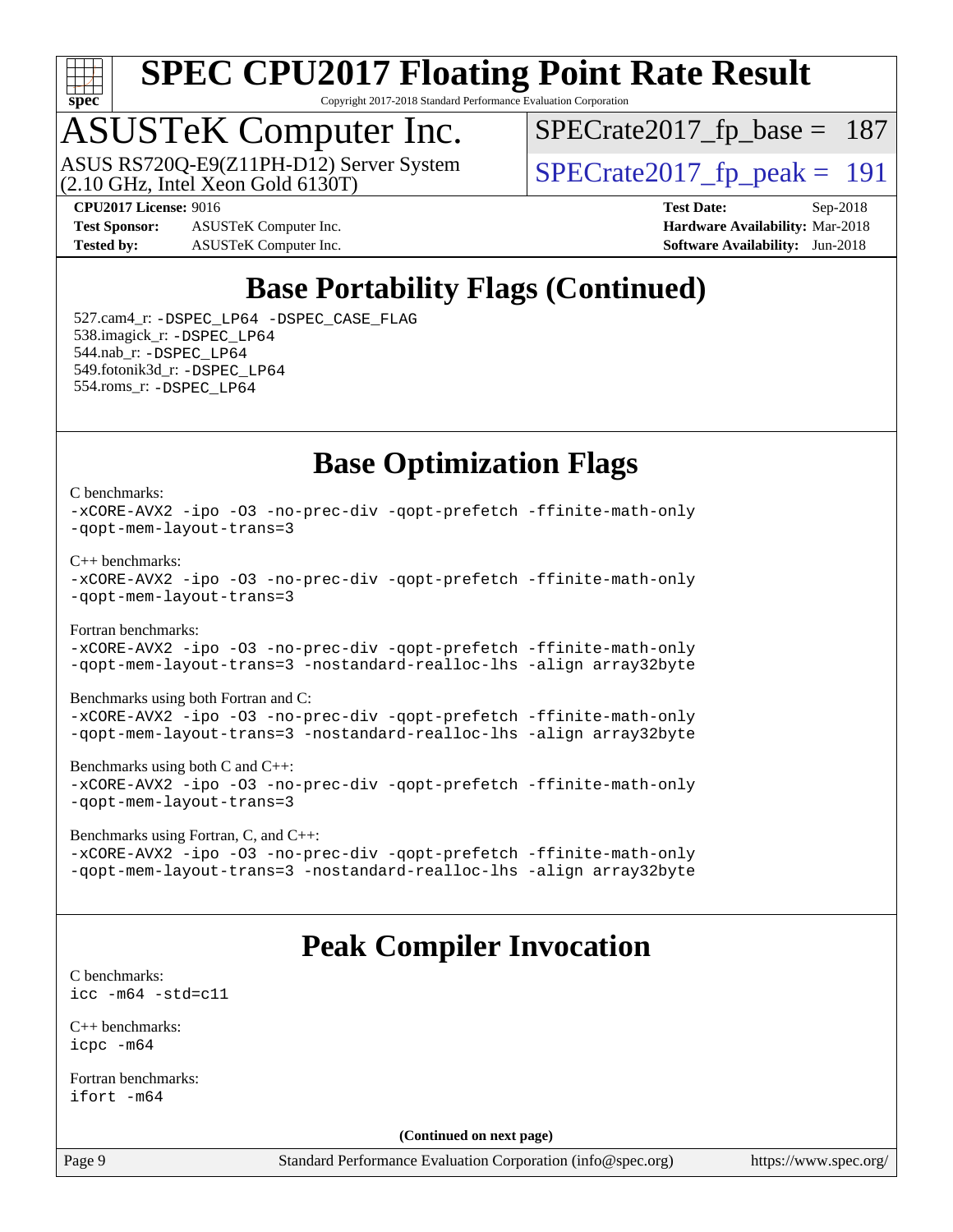

Copyright 2017-2018 Standard Performance Evaluation Corporation

## ASUSTeK Computer Inc.

(2.10 GHz, Intel Xeon Gold 6130T) ASUS RS720Q-E9(Z11PH-D12) Server System  $\sqrt{\text{SPECrate2017\_fp\_peak}} = 191$ 

[SPECrate2017\\_fp\\_base =](http://www.spec.org/auto/cpu2017/Docs/result-fields.html#SPECrate2017fpbase) 187

**[Test Sponsor:](http://www.spec.org/auto/cpu2017/Docs/result-fields.html#TestSponsor)** ASUSTeK Computer Inc. **[Hardware Availability:](http://www.spec.org/auto/cpu2017/Docs/result-fields.html#HardwareAvailability)** Mar-2018 **[Tested by:](http://www.spec.org/auto/cpu2017/Docs/result-fields.html#Testedby)** ASUSTeK Computer Inc. **[Software Availability:](http://www.spec.org/auto/cpu2017/Docs/result-fields.html#SoftwareAvailability)** Jun-2018

**[CPU2017 License:](http://www.spec.org/auto/cpu2017/Docs/result-fields.html#CPU2017License)** 9016 **[Test Date:](http://www.spec.org/auto/cpu2017/Docs/result-fields.html#TestDate)** Sep-2018

### **[Peak Compiler Invocation \(Continued\)](http://www.spec.org/auto/cpu2017/Docs/result-fields.html#PeakCompilerInvocation)**

[Benchmarks using both Fortran and C](http://www.spec.org/auto/cpu2017/Docs/result-fields.html#BenchmarksusingbothFortranandC): [ifort -m64](http://www.spec.org/cpu2017/results/res2018q4/cpu2017-20181015-09162.flags.html#user_CC_FCpeak_intel_ifort_64bit_24f2bb282fbaeffd6157abe4f878425411749daecae9a33200eee2bee2fe76f3b89351d69a8130dd5949958ce389cf37ff59a95e7a40d588e8d3a57e0c3fd751) [icc -m64 -std=c11](http://www.spec.org/cpu2017/results/res2018q4/cpu2017-20181015-09162.flags.html#user_CC_FCpeak_intel_icc_64bit_c11_33ee0cdaae7deeeab2a9725423ba97205ce30f63b9926c2519791662299b76a0318f32ddfffdc46587804de3178b4f9328c46fa7c2b0cd779d7a61945c91cd35)

[Benchmarks using both C and C++](http://www.spec.org/auto/cpu2017/Docs/result-fields.html#BenchmarksusingbothCandCXX): [icpc -m64](http://www.spec.org/cpu2017/results/res2018q4/cpu2017-20181015-09162.flags.html#user_CC_CXXpeak_intel_icpc_64bit_4ecb2543ae3f1412ef961e0650ca070fec7b7afdcd6ed48761b84423119d1bf6bdf5cad15b44d48e7256388bc77273b966e5eb805aefd121eb22e9299b2ec9d9) [icc -m64 -std=c11](http://www.spec.org/cpu2017/results/res2018q4/cpu2017-20181015-09162.flags.html#user_CC_CXXpeak_intel_icc_64bit_c11_33ee0cdaae7deeeab2a9725423ba97205ce30f63b9926c2519791662299b76a0318f32ddfffdc46587804de3178b4f9328c46fa7c2b0cd779d7a61945c91cd35)

[Benchmarks using Fortran, C, and C++:](http://www.spec.org/auto/cpu2017/Docs/result-fields.html#BenchmarksusingFortranCandCXX) [icpc -m64](http://www.spec.org/cpu2017/results/res2018q4/cpu2017-20181015-09162.flags.html#user_CC_CXX_FCpeak_intel_icpc_64bit_4ecb2543ae3f1412ef961e0650ca070fec7b7afdcd6ed48761b84423119d1bf6bdf5cad15b44d48e7256388bc77273b966e5eb805aefd121eb22e9299b2ec9d9) [icc -m64 -std=c11](http://www.spec.org/cpu2017/results/res2018q4/cpu2017-20181015-09162.flags.html#user_CC_CXX_FCpeak_intel_icc_64bit_c11_33ee0cdaae7deeeab2a9725423ba97205ce30f63b9926c2519791662299b76a0318f32ddfffdc46587804de3178b4f9328c46fa7c2b0cd779d7a61945c91cd35) [ifort -m64](http://www.spec.org/cpu2017/results/res2018q4/cpu2017-20181015-09162.flags.html#user_CC_CXX_FCpeak_intel_ifort_64bit_24f2bb282fbaeffd6157abe4f878425411749daecae9a33200eee2bee2fe76f3b89351d69a8130dd5949958ce389cf37ff59a95e7a40d588e8d3a57e0c3fd751)

### **[Peak Portability Flags](http://www.spec.org/auto/cpu2017/Docs/result-fields.html#PeakPortabilityFlags)**

Same as Base Portability Flags

### **[Peak Optimization Flags](http://www.spec.org/auto/cpu2017/Docs/result-fields.html#PeakOptimizationFlags)**

[C benchmarks](http://www.spec.org/auto/cpu2017/Docs/result-fields.html#Cbenchmarks):

```
 519.lbm_r: -prof-gen(pass 1) -prof-use(pass 2) -ipo -xCORE-AVX2 -O3
-no-prec-div -qopt-prefetch -ffinite-math-only
-qopt-mem-layout-trans=3
 538.imagick_r: -xCORE-AVX2 -ipo -O3 -no-prec-div -qopt-prefetch
-ffinite-math-only -qopt-mem-layout-trans=3
 544.nab_r: basepeak = yes
C++ benchmarks: 
-prof-gen(pass 1) -prof-use(pass 2) -ipo -xCORE-AVX2 -O3
-no-prec-div -qopt-prefetch -ffinite-math-only
-qopt-mem-layout-trans=3
Fortran benchmarks: 
 503.bwaves_r: -xCORE-AVX2 -ipo -O3 -no-prec-div -qopt-prefetch
-ffinite-math-only -qopt-mem-layout-trans=3
-nostandard-realloc-lhs -align array32byte
 549.fotonik3d_r: Same as 503.bwaves_r
                                       (Continued on next page)
```